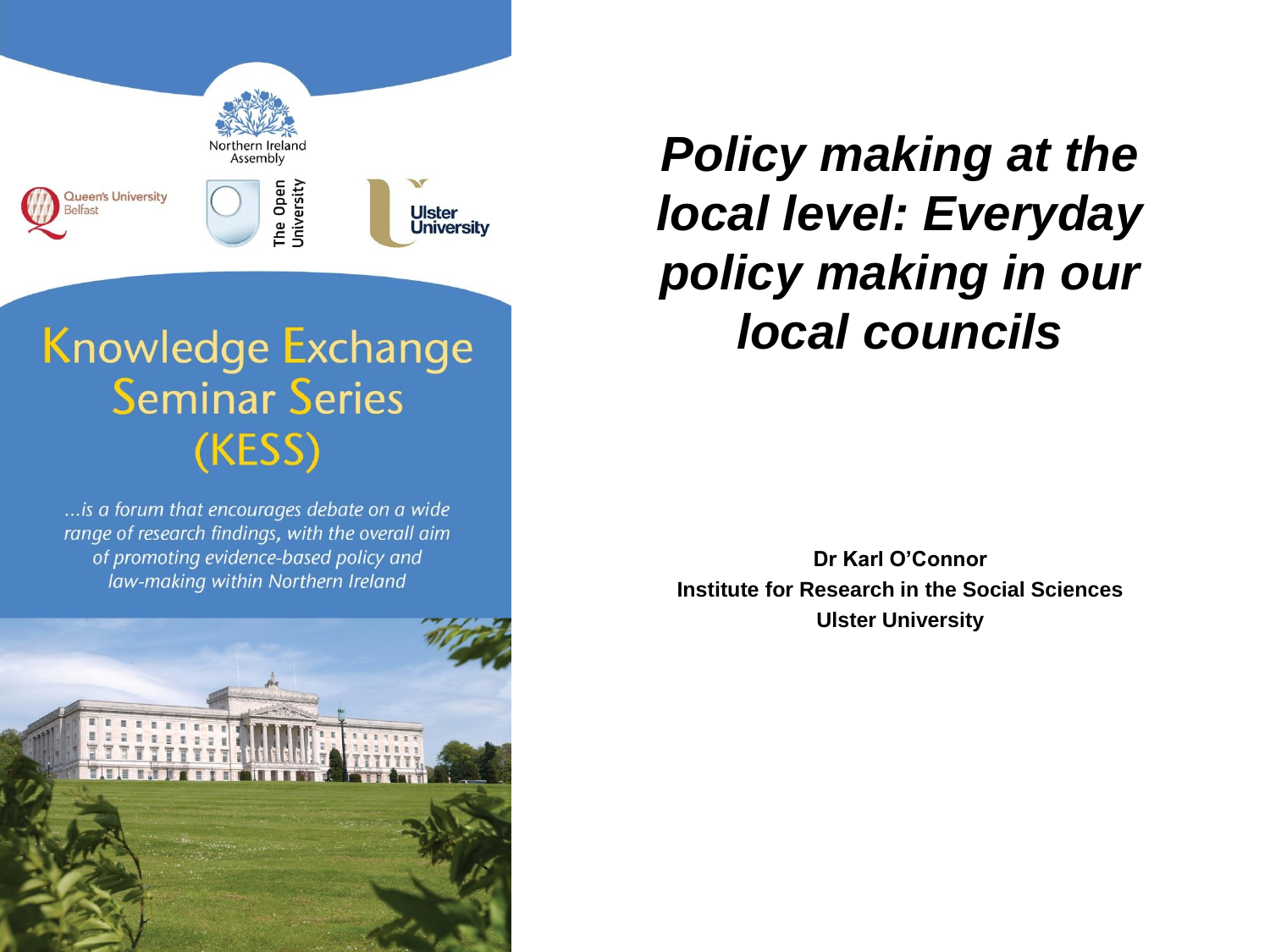## Overview

#### **Research Question:**

When greater powers are to be devolved to our new super councils, what type of institutions will inherit these powers and how will these powers be used?

#### **Case study:** Belfast City Council

**Why?** It is not enough to understand what policy/ies to implement but we need to know how good policy can be implemented

#### **Findings:**

- Bureaucrats have discretion in certain policy areas
- II This discretion is exercised differently by different bureaucrats but two similar typologies emerge
- III Belfast City Council is very competent and demonstrates a high level of professionalism within its administration

#### **Implications for policy**:

Council (case of Belfast) is competent to deal with complex societal and governance problems

Studying public administration is important – we need to invest in administrative capacity

#### **Further research:**

The design of bureaucratic institutions is fundamental to conflict management, yet we know very little about how a bureaucracy within a contested society should look

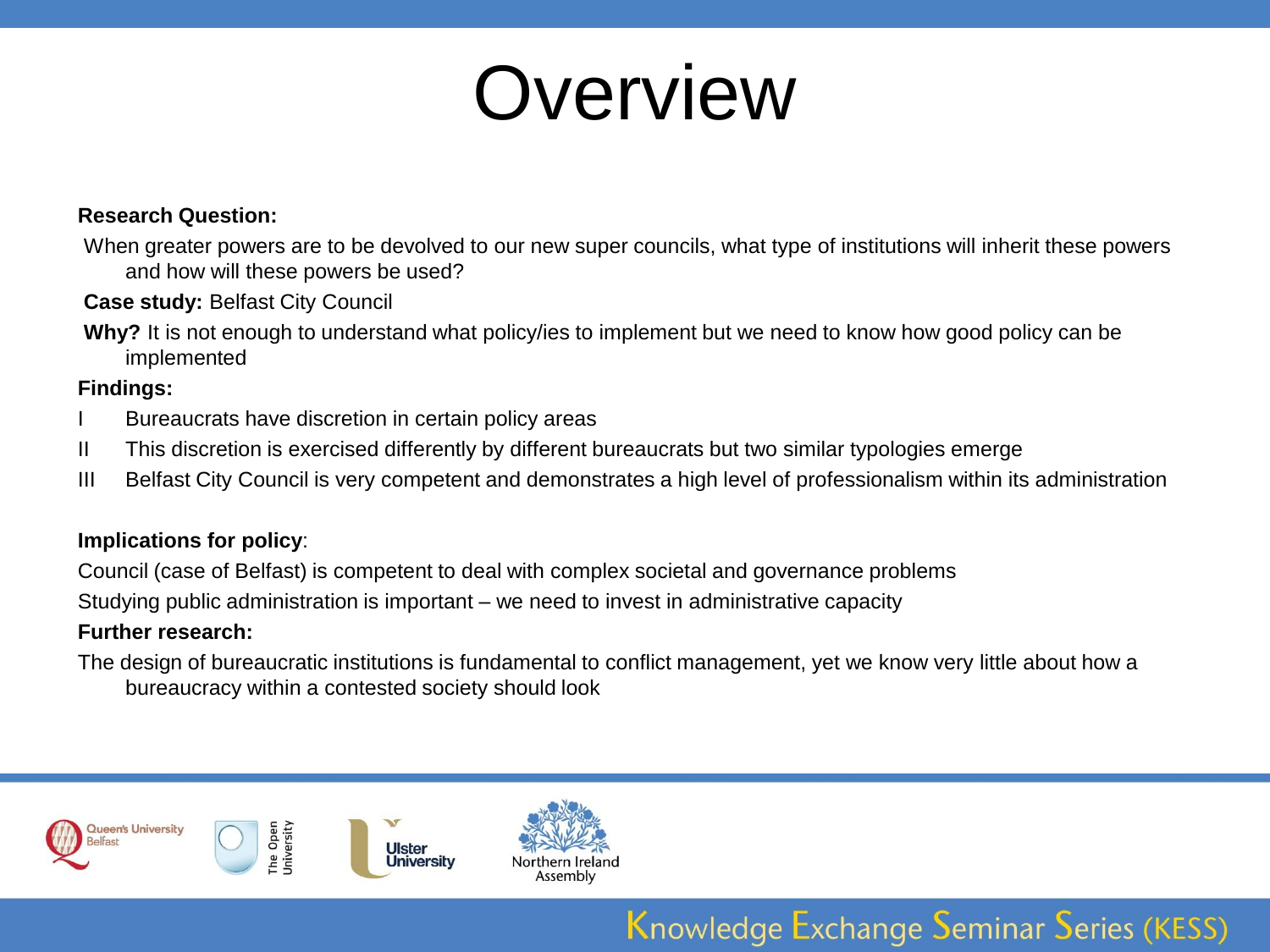





**Ulster**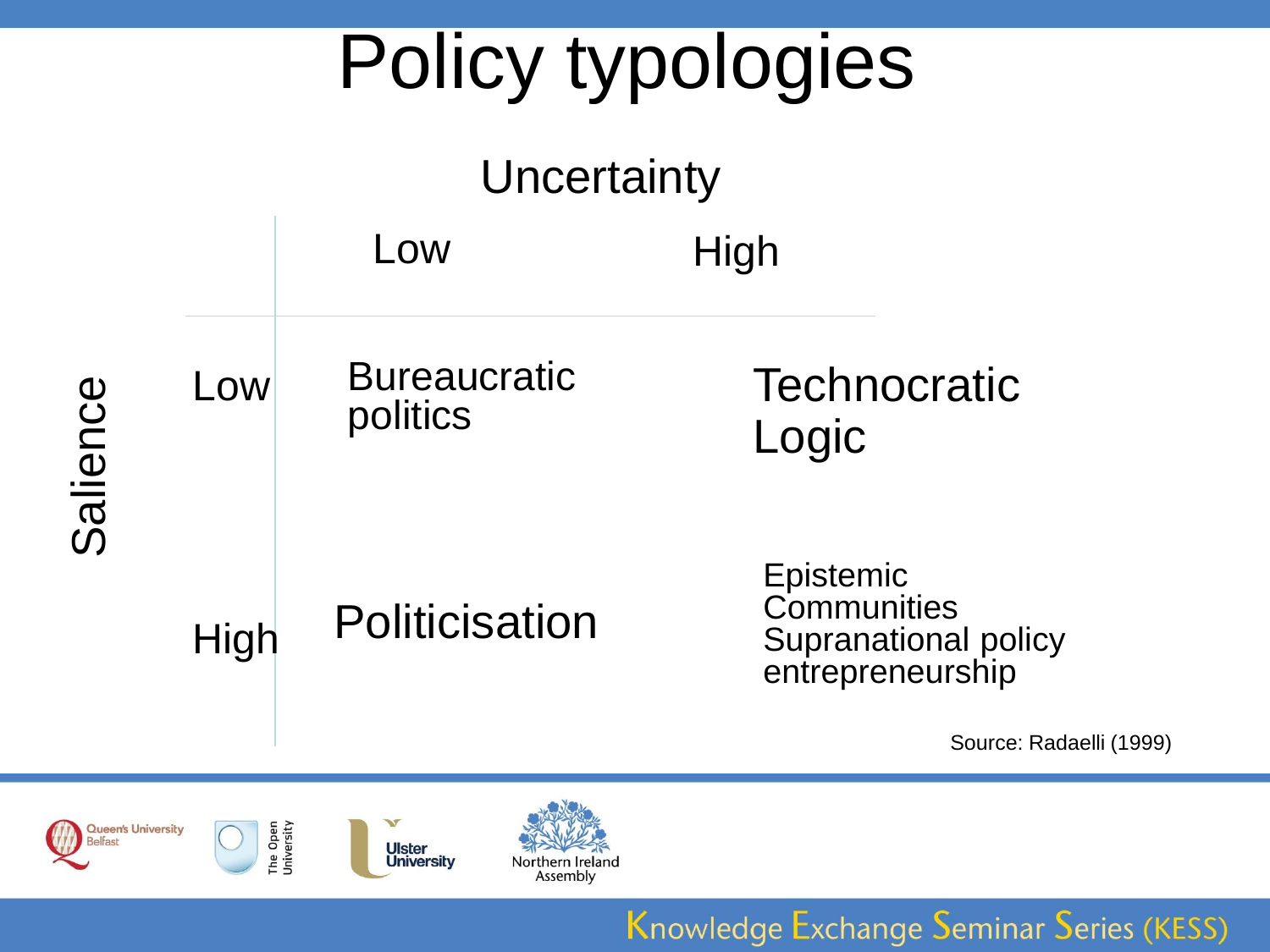# Decision Typologies (Belfast)

- Decision Type A: Low public interest
- Decision Type B: Low Technical Complexity, High Public Interest, One-off Decisions
- Decision Type C: Low Technical Complexity, High Public Interest, Day-to-Day Decisions

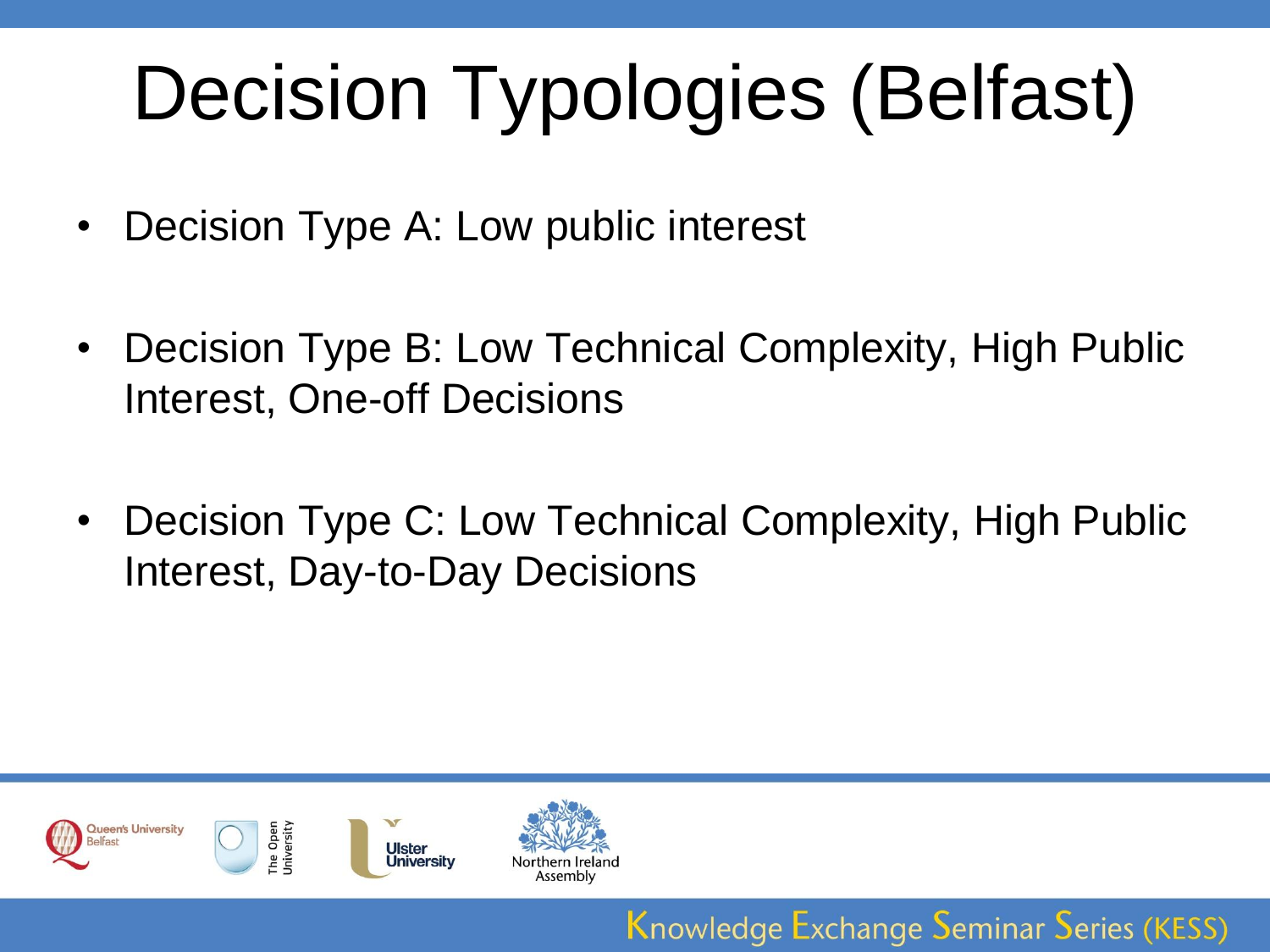|                                                                       | <b>Decision Type A:</b>                                                                                                                                                  | <b>Decision Type B:</b>                                                                                                                                           | <b>Decision Type C:</b>                                                                                                                                                                      |
|-----------------------------------------------------------------------|--------------------------------------------------------------------------------------------------------------------------------------------------------------------------|-------------------------------------------------------------------------------------------------------------------------------------------------------------------|----------------------------------------------------------------------------------------------------------------------------------------------------------------------------------------------|
|                                                                       | Low public interest                                                                                                                                                      | <b>Low Technical Complexity, High Public</b><br><b>Interest, One-off Decisions</b>                                                                                | <b>Low Technical Complexity, High Public</b><br><b>Interest, Day-to-Day Decisions</b>                                                                                                        |
| Actor with most influence on the<br>decision-making<br><b>process</b> | Bureaucratic elite.<br>Bureaucrat relies on<br>regulation and the law to<br>inform decision making.                                                                      | Political level. Bureaucratic<br>elite can influence process but<br>this is trumped by that of the<br>political level                                             | Bureaucratic elite with<br>indirect influence from<br>political level. Bureaucratic<br>elite balance technical<br>criteria with what is<br>politically saleable                              |
| Actor with most influence on<br>agenda setting                        | Bureaucratic elite with<br>occasional influence from<br>individual Councillors                                                                                           | Both political and bureaucratic<br>elite involved in setting the<br>agenda. If bureaucratic elite<br>set agenda this is usually due<br>to a statutory requirement | Both political and<br>bureaucratic elite. Political<br>level advance the<br>concerns of their<br>constituents while<br>administrators advance the<br>needs of the entire urban<br>population |
| Actor with most influence on<br>outcomes                              | <b>Bureaucratic elite. Where</b><br>possible bureaucrats will<br>keep some money for<br>Councillor's wishes but this<br>money is allocated at<br>bureaucrat's discretion | While the bureaucratic elite try<br>and influence outcomes, the<br>political level make the<br>bureaucrat elite act in ways<br>they otherwise would not           | While the bureaucratic<br>elite have maximum<br>influence on policy<br>outcomes, policy is<br>developed within the<br>context of the political<br>structures of the Council                  |
| guidance<br><b>Primary</b><br>in.<br>decision-making                  | Technical criteria and<br>regulation                                                                                                                                     | Political criteria. Bureaucrat<br>tries to influence but often<br>unsuccessful                                                                                    | Both technical criteria and<br>political saleability are<br>balanced                                                                                                                         |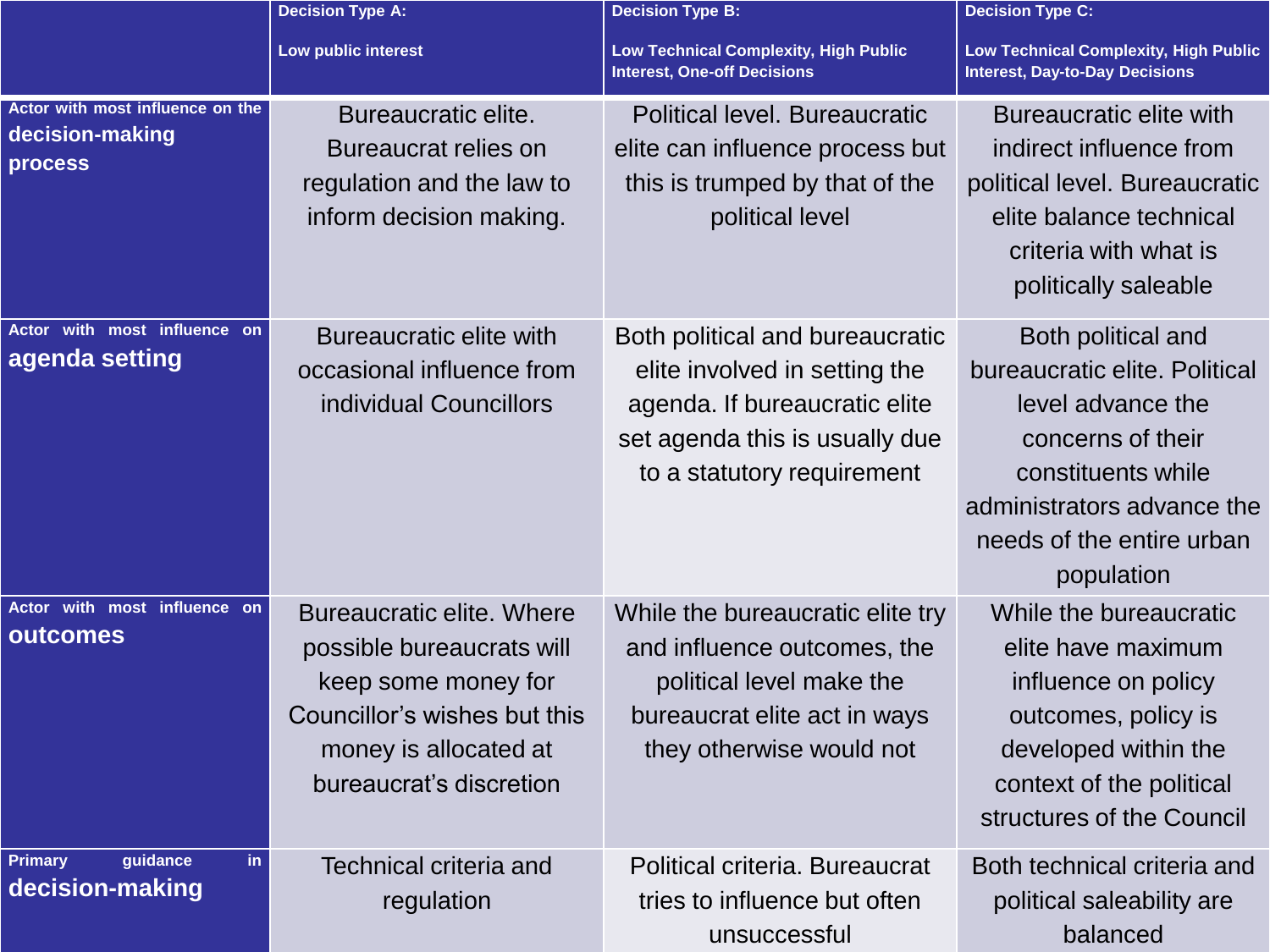# Key Findings I

- Discretion exists
- It exists in some policy areas more than others
- Discretion does not mean that bureaucrat simply implements their own preferences

- **So what?**
	- How is this discretion exercised?

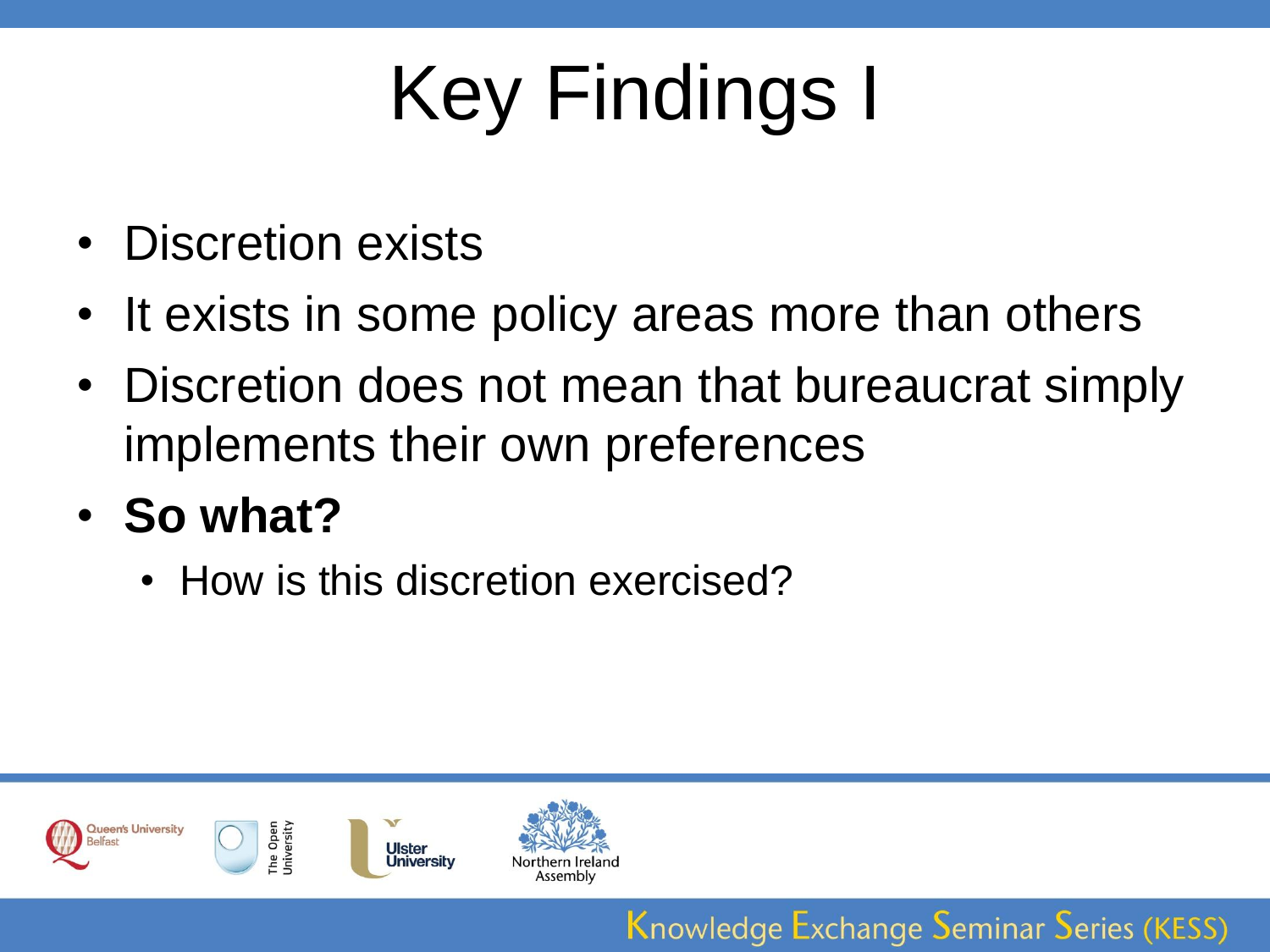### Theoretical framework: quick overview

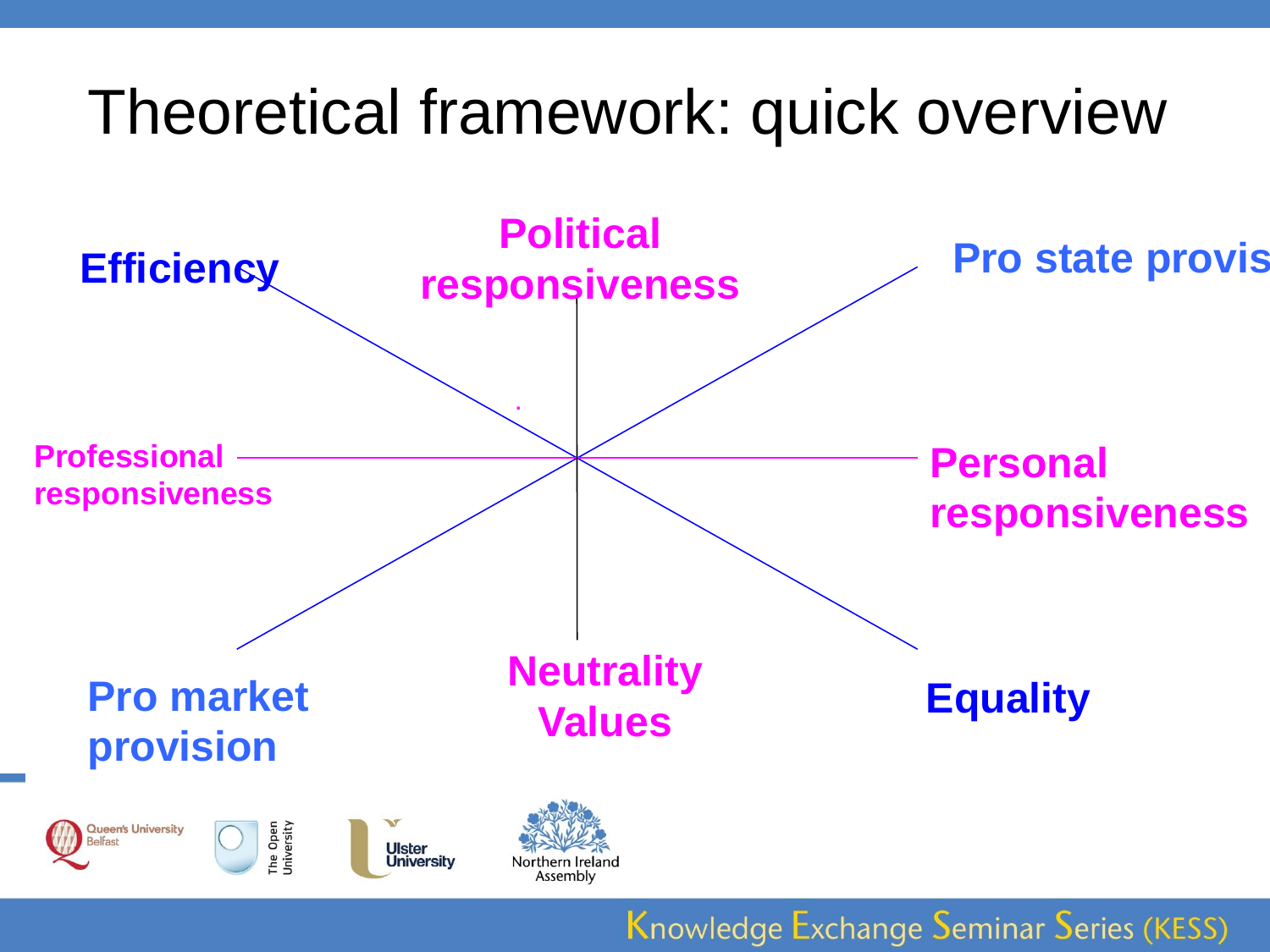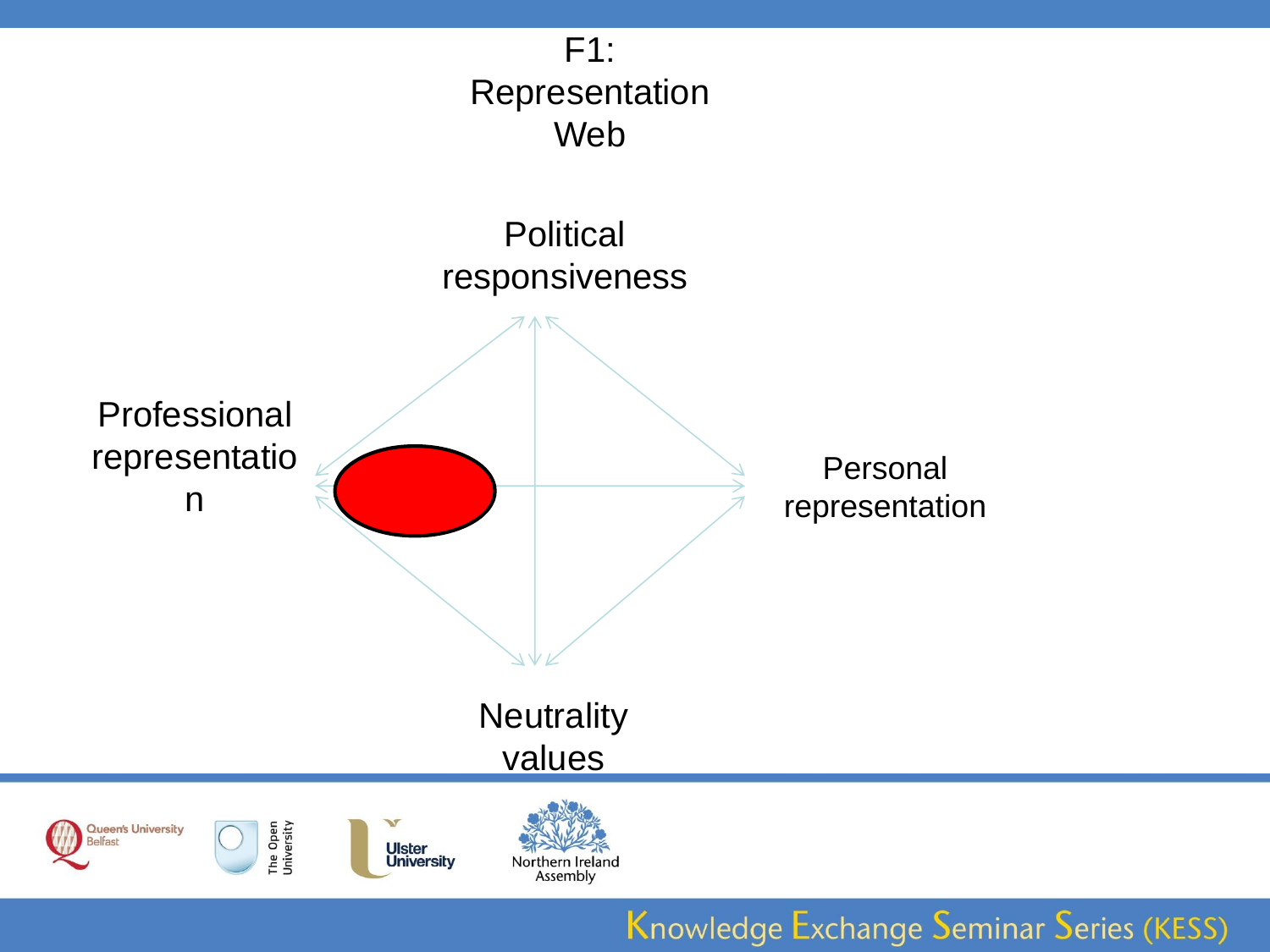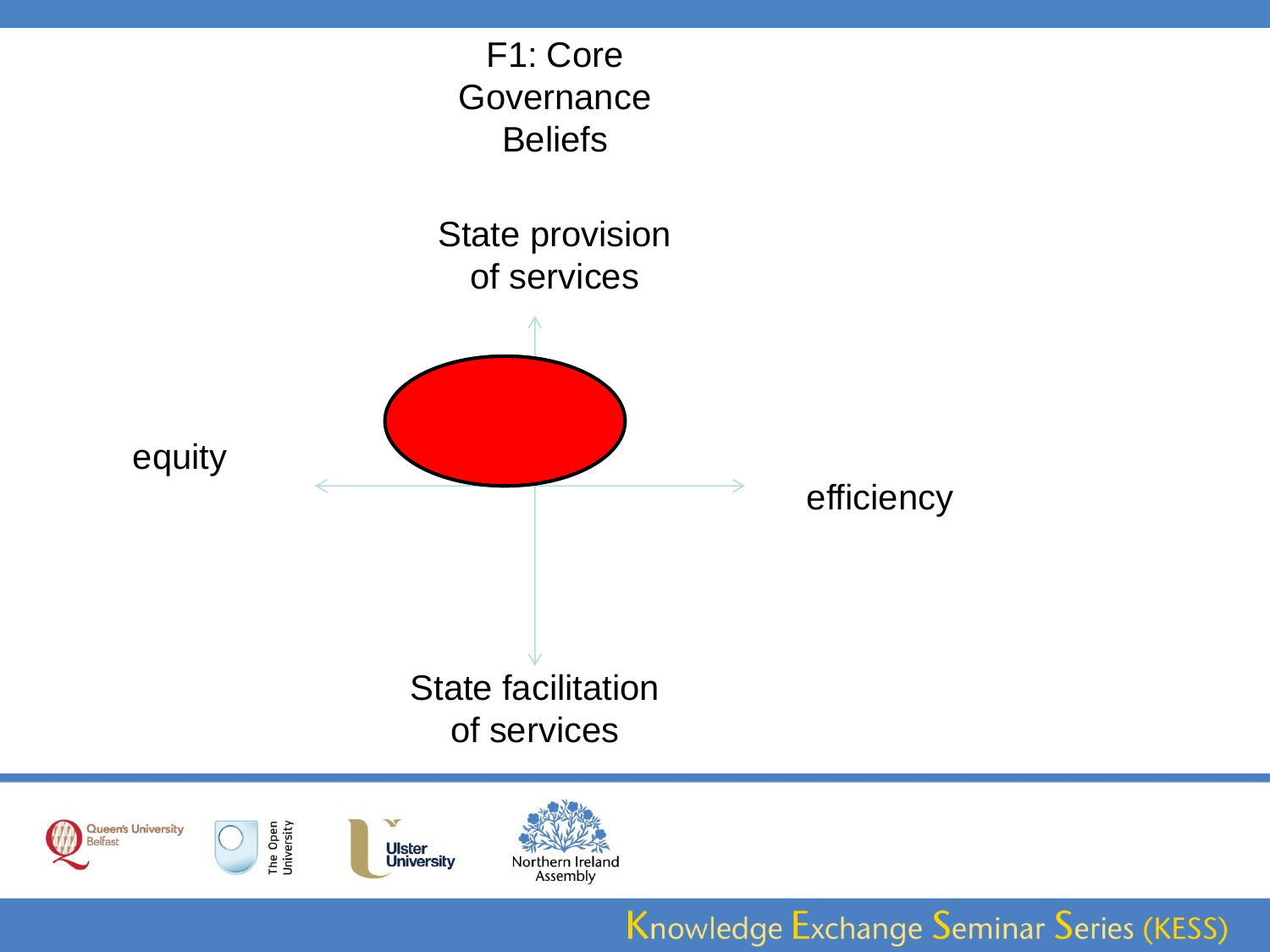# Factor One: Key Agree **Statements**

- Administrators are not neutral. They should be committed to good management and social equity as values
- I recommend positions that I perceive represent the needs and interests of the entire urban public
- As I am involved in policy-making, it is my role to advance the needs of those less well off in society, regardless of their background
- I take initiative in proposing policies, mobilising support for these policies and questioning policies that may run counter to the general public interest
- The best way to ensure efficient public service to the entire urban public is through public sector reform so that services may be provided equitably and efficiently by the public sector
- In my daily work I value the views of international organisations such as the OECD, EU, World Bank, Policy-specific think tanks and NGOs etc

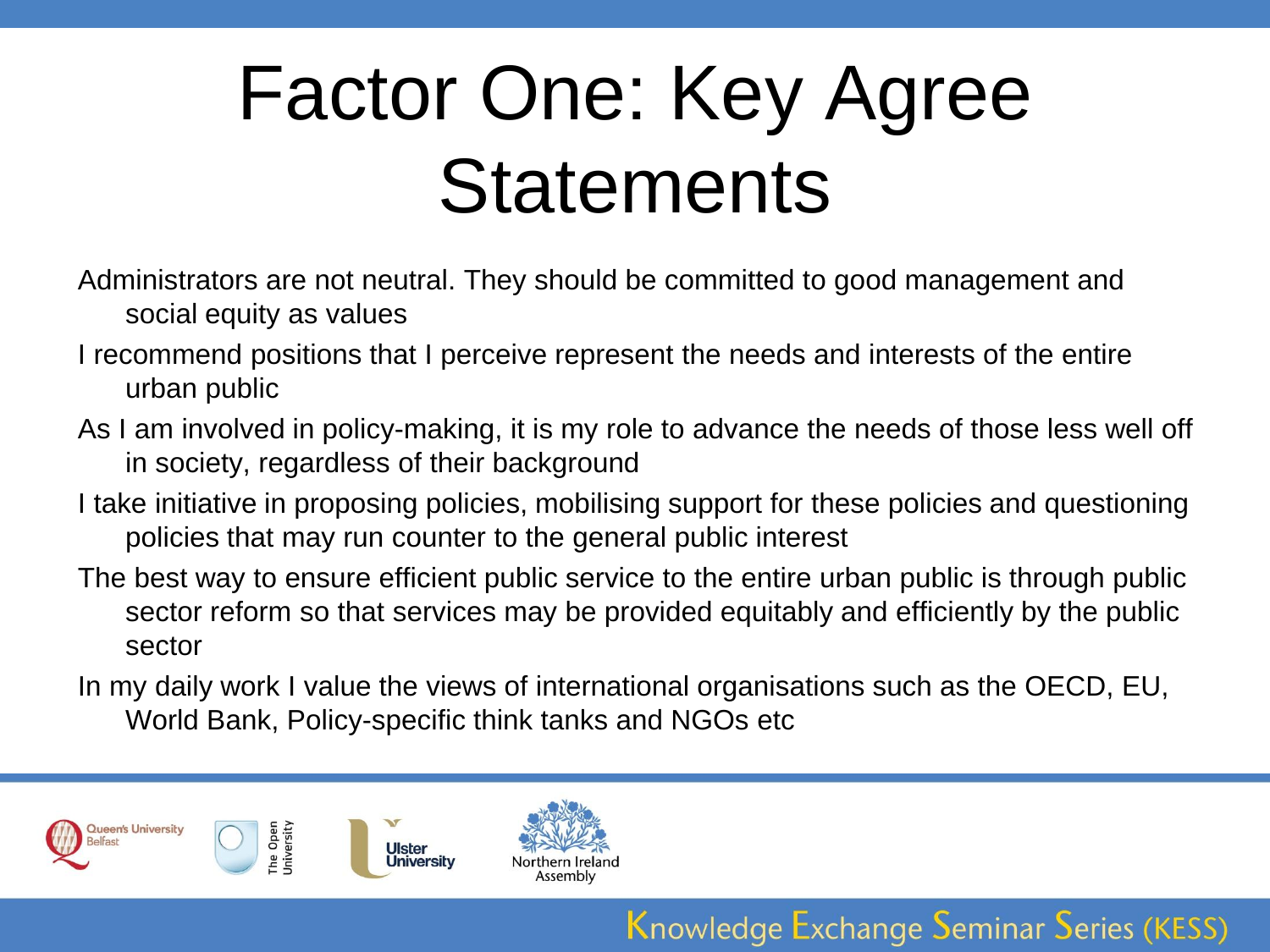## Factor one: Interview statements

- 'It is only when we bring things to the attention of the political level that they have influence' (Interview 1)
- 'There is an incapacity at the political level to deal with the more technical stuff' (Interview 2)
- 'I only present an options paper when cuts are to be political' (Interview 4)
- 'My area is quite technical…the political level rubber stamp my decisions' (Interview 5)
- 'I view my role as a coordinator…I put things in a framework in which they can agree' (Interview 9)
- 'My role is to steer them [political level] in the right way' (Interview 12)
- 'I have a broader view for the city, as opposed to a political view' (Interview 15)
- 'My role is to manage the decision-making process' (Interview 17)
- 'You have to do your homework before Council meetings…I build a relationship with
	- Councillors so they may have confidence in me' (Interview 19)



The Open<br>Jniversity

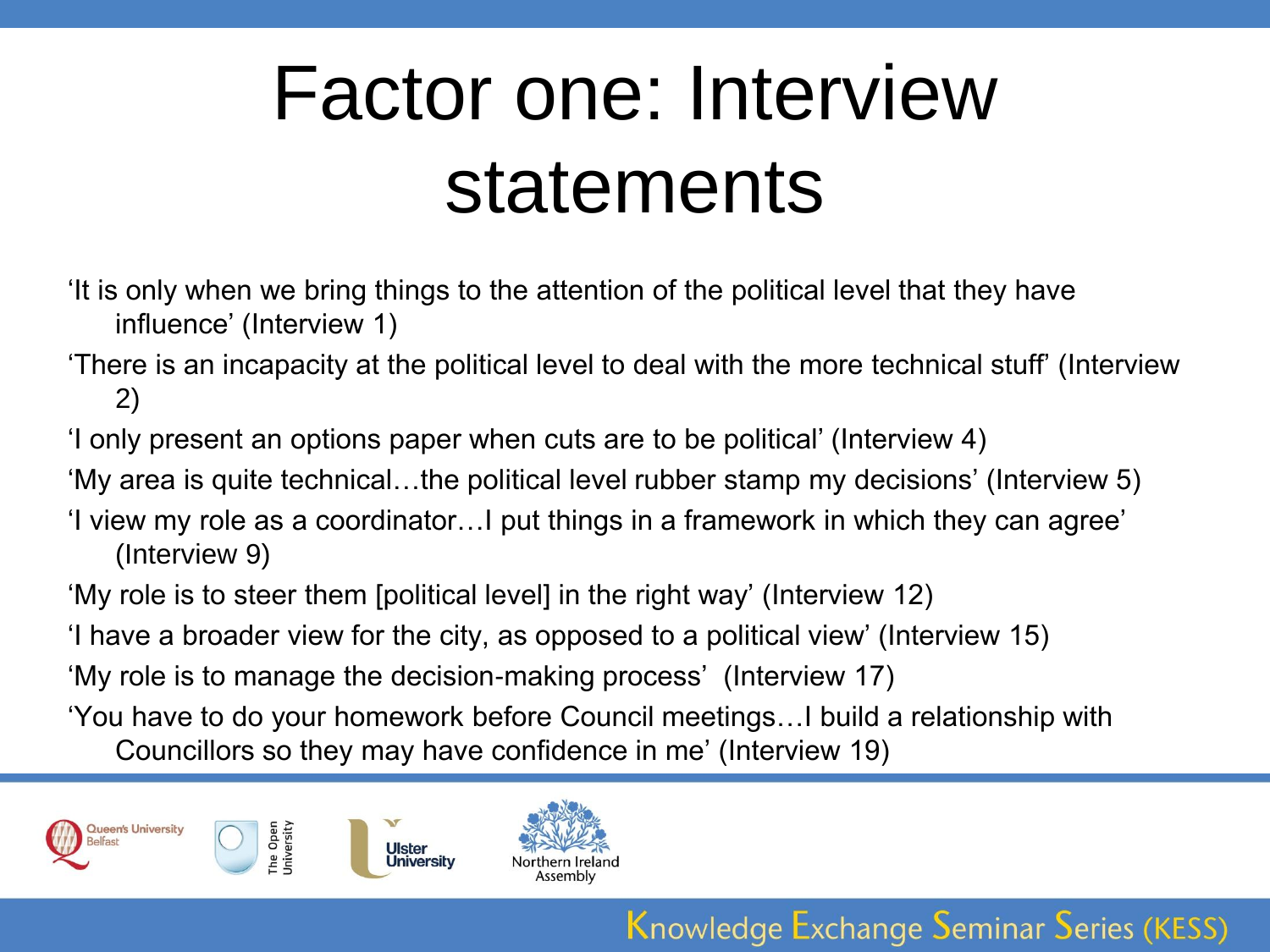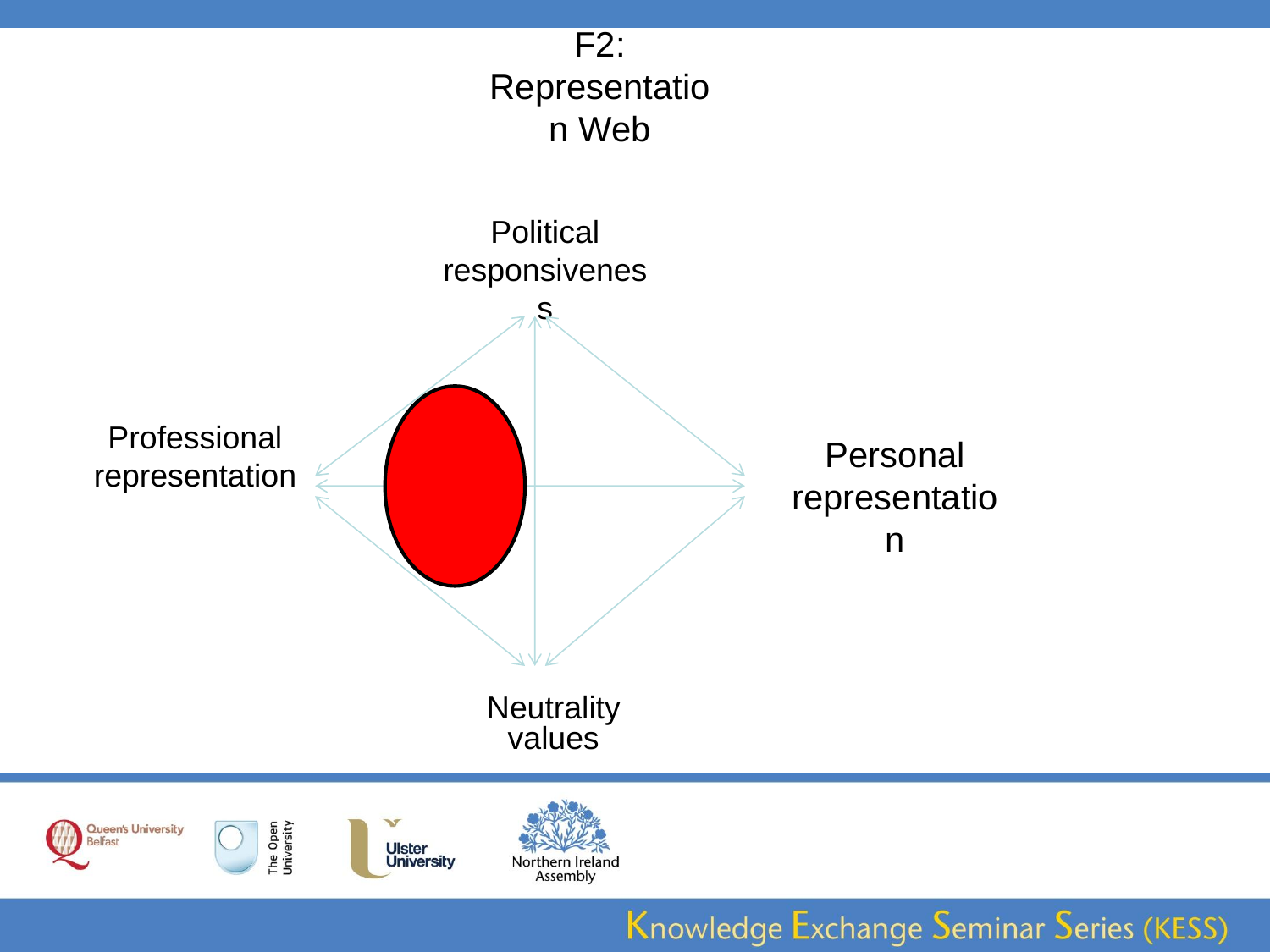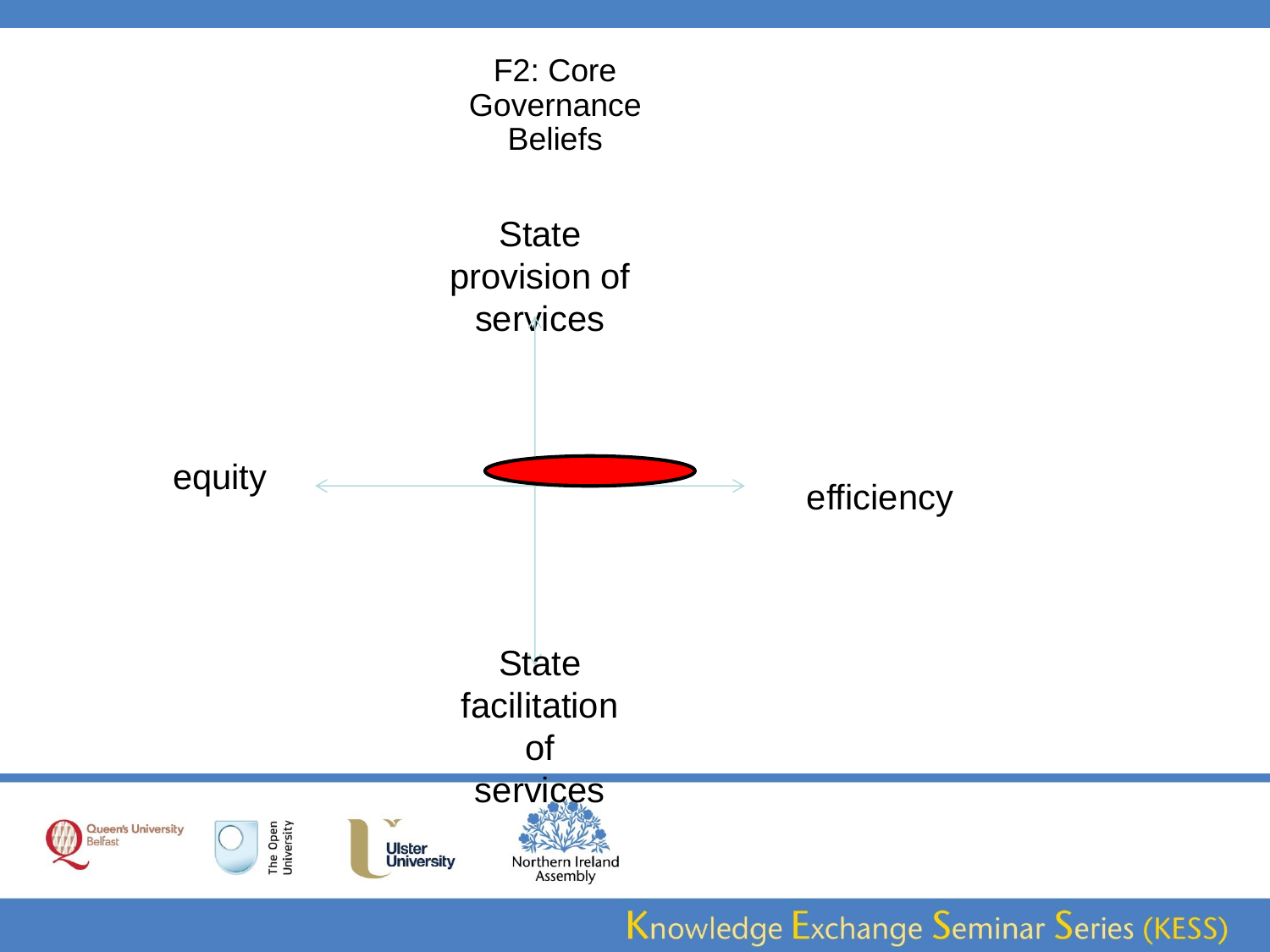# Factor Two: Key Agree **Statements**

In my daily work, I represent the elected government of the city

My role is to carry out the wishes of the urban government

- My decisions are legitimate as I follow procedures established by law and/or secondary legislation
- Bureaucracies should be staffed by professionally trained, technically competent individuals. The most qualified person should always get the job. When there is a conflict of interest arises between the wishes of the urban government and my own expert beliefs, I automatically and unquestionably
	- follow the wishes of the government.
- I recommend or actively activate in favour of policy positions that I perceive represent the needs of the entire urban public.

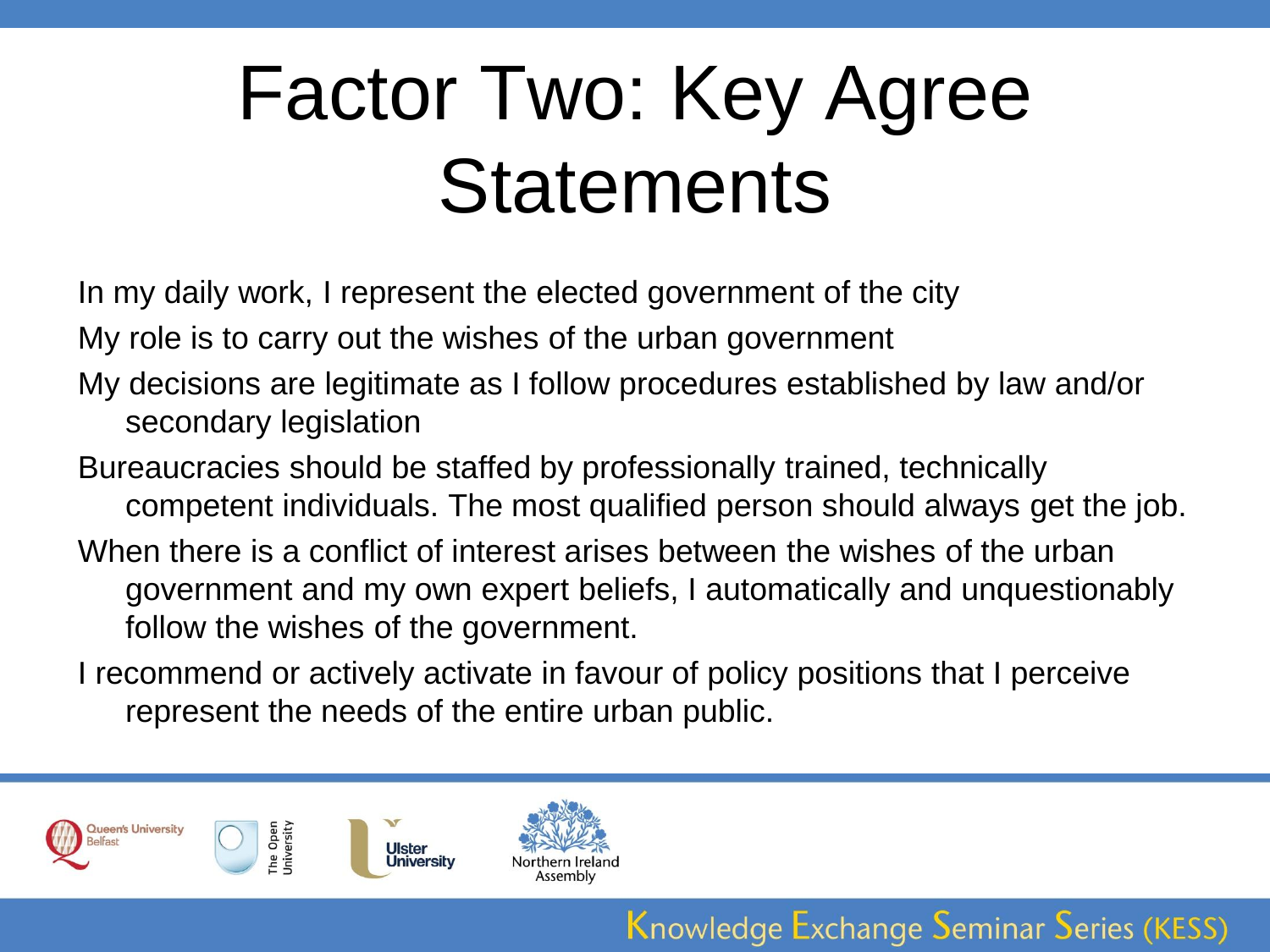### Factor two: Interview statements

'If ABC is good for the economy but not a priority for the political level, I adjust it' (Interview 20)

'I meet with the political level to determine what their priorities are or knowing where they are at…I need to know what tactic to deploy' (Interview 20)

'When Councillors disagree I retreat to the evidence' (Interview 18)

- 'provided I show rational for decisions, I have no problems with Councillors' (Interview 16)
- 'Generally I like to give a recommendation to Councillors, if there are a number of options I will discuss it with individual Councillors before hand' (Interview 16)

'I keep the debate technical' (Interview 14)

'Our role is to inform, not to take decisions' (Interview 7)

**Ulster** Universitv

'My role is to make sure they take a fully informed decision' (Interview 8)

'Primary value of the administration is neutrality' (Interview 8)

'There is always a technical basis for decisions' (Interview 14)

'Equity is so mainstream today, it is no longer a major concern' (Interview 18)

'We come up with a policy, test it and the political level endorse it' (Interview 3)



The Open<br>Jniversity

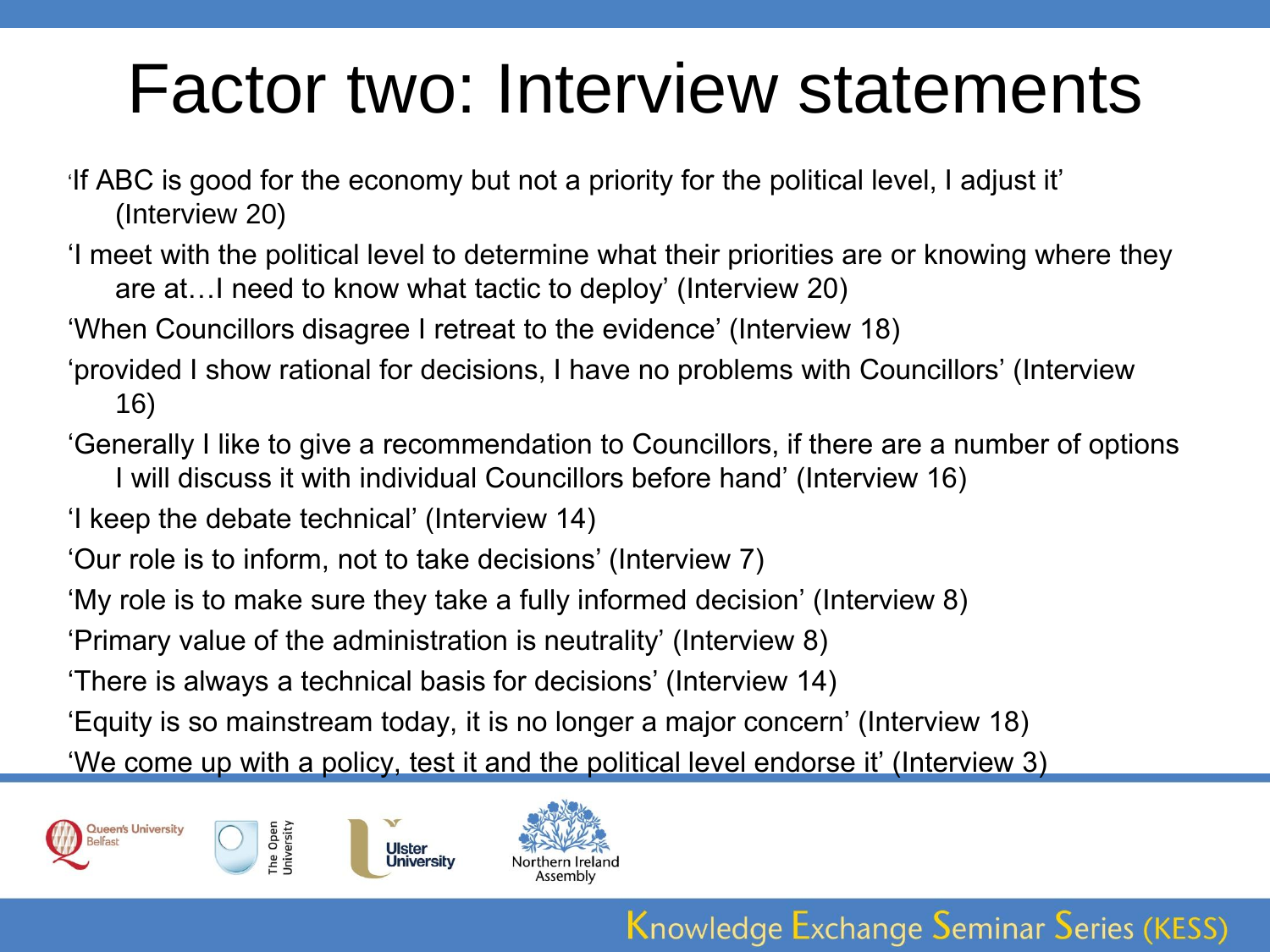# Details of the findings

- Factor alignment does not correlate with national identity or religious affiliation
- A number of core governance beliefs held by all respondents

Equity is more important the efficiency (however marginal difference in how equity is interpreted)

Both factors have a commitment to good governance and not willing to follow the rules of the bureaucracy under all circumstances

They do not perceive their roles as simply providing input with their expertise or providing advice but as *co-producers* within the policy process

Knowledge Exchange Seminar Series (KESS)

Both factors involved in the CM process and consider mediation between differing political and policy perspectives to be a role

Political neutrality and impartiality are of paramount importance



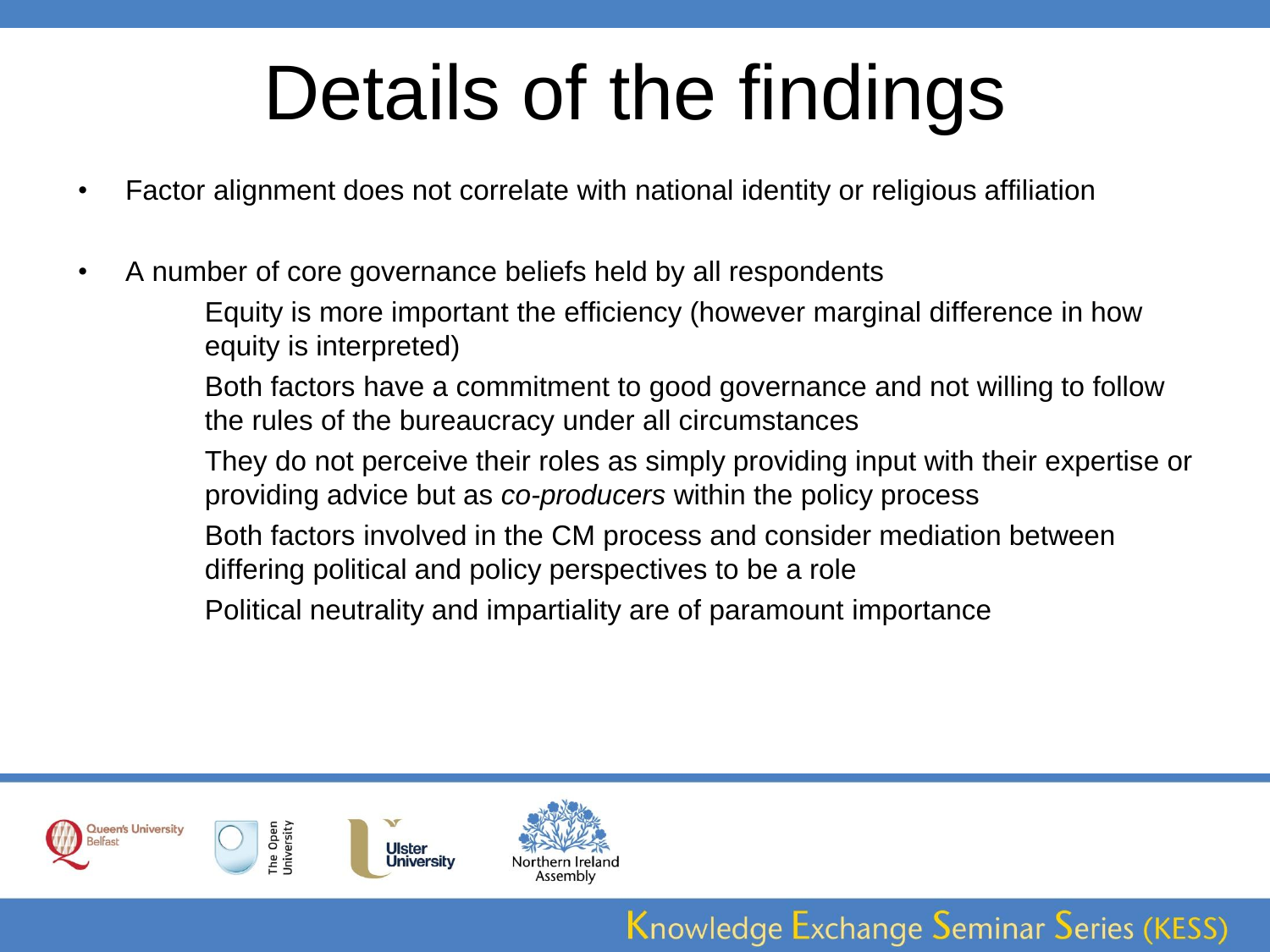## **Conclusions**

**Policy contribution:**

Insight into decision-making within BCC

Discretion available to officials within BCC

High level of competence within BCC

Two general types of official within BCC

As values guide behaviour, we can now tailor policy programmes that work with, as opposed to against, those charged with implementing policy